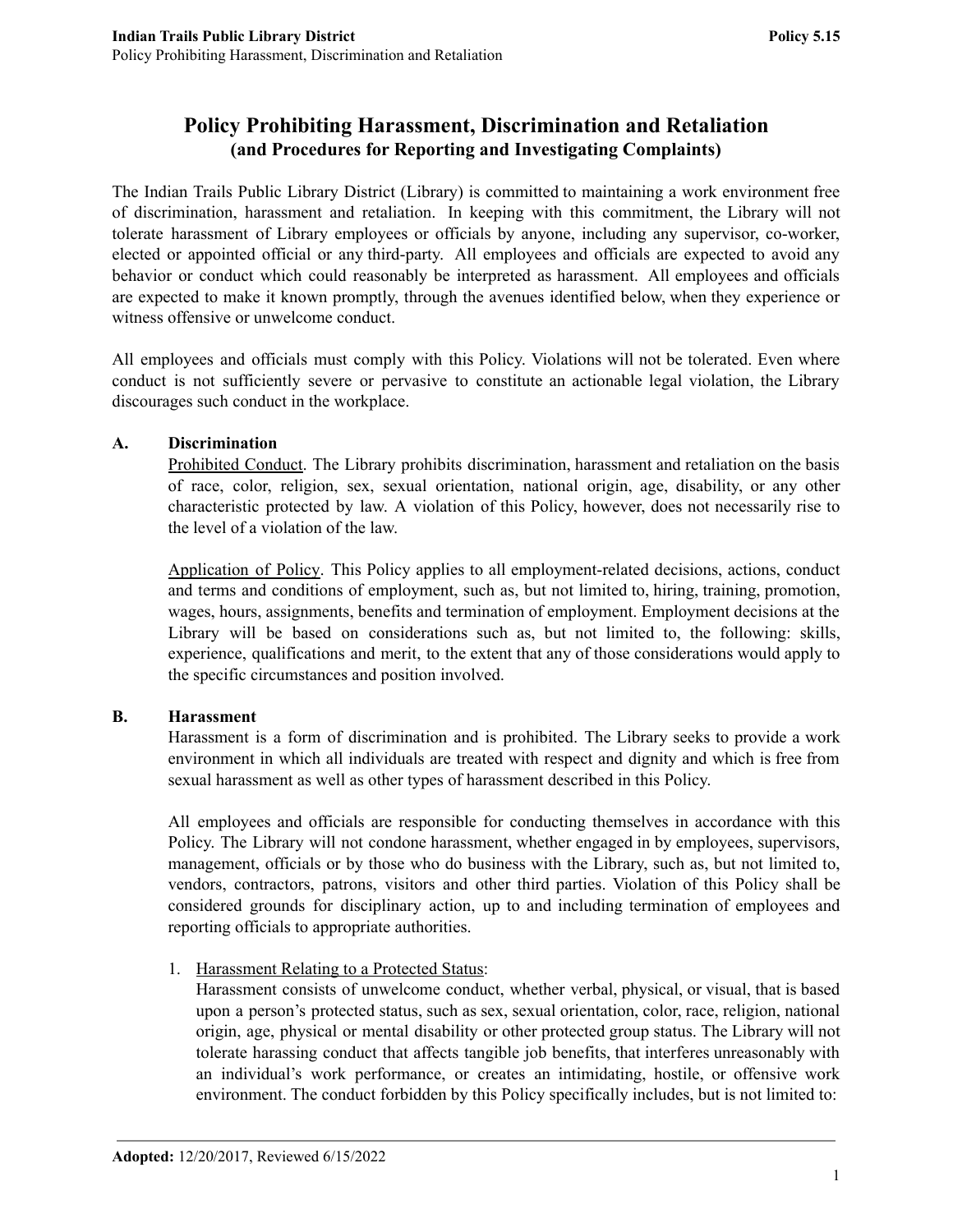- Slurs, negative stereotyping, demeaning or degrading comments, nicknames or intimidating acts that are based on a person's protected status;
- Written or graphic material that is circulated, available on the Library's computer system or technology resources, or posted or distributed in the workplace that shows hostility toward a person or persons because of their protected status.
- 2. Sexual Harassment:

Sexual harassment is conduct based on sex, whether directed towards a person of the opposite or same-sex. Unwelcome sexual advances, requests for sexual favors or other verbal or physical conduct of a sexual nature become sexual harassment when (1) submission to such conduct is made either explicitly or implicitly as a term or condition of a person's employment; (2) submission to or rejection of such conduct by an individual is used as a basis for employment decisions affecting such person; or (3) such conduct has the purpose or effect of interfering with an individual's work performance or creates an intimidating, hostile or offensive work environment.

This Policy forbids harassment based on sex, regardless of whether it rises to the level of a legal violation. The Library considers the following conduct to represent some of the types of acts that violate this Policy:

- 1. either explicitly or implicitly conditioning or providing preferential treatment in any term of employment (such as continued employment, wages, evaluation, advancement, assigned duties or shifts) on the provision of sexual favors;
- 2. physical contact, such as patting, pinching or brushing against any part of another's body or physical assaults of a sexual nature;
- 3. sexual propositions, sexual innuendo, suggestive comments;
- 4. continuing to ask an employee to socialize on or off-duty when the employee has indicated that she or he is not interested;
- 5. displaying or transmitting demeaning, obscene or sexually suggestive pictures, objects, cartoons, or posters anywhere in the Library workplace;
- 6. sexually oriented kidding, teasing, practical jokes, or threats;
- 7. referring to or calling a person a sexualized name;
- 8. telling sexual jokes or using sexually vulgar or explicit language;
- 9. making derogatory or provoking remarks about or relating to an employee's sex or sexual orientation;
- 10. harassing acts or behavior directed against a person on the basis of an employee's sex or sexual orientation; or
- 11. off-duty conduct that falls within the above definition and affects the work environment.

Everyone is required to avoid behavior or conduct that could reasonably be interpreted as prohibited harassment under this Policy. Employees and officials are encouraged to inform others in the workplace when their behavior is unwelcome, offensive, inappropriate, or in poor taste. Employees and officials are expected to come forward promptly and report any violations pursuant to this Policy before the alleged offending behavior becomes severe or pervasive.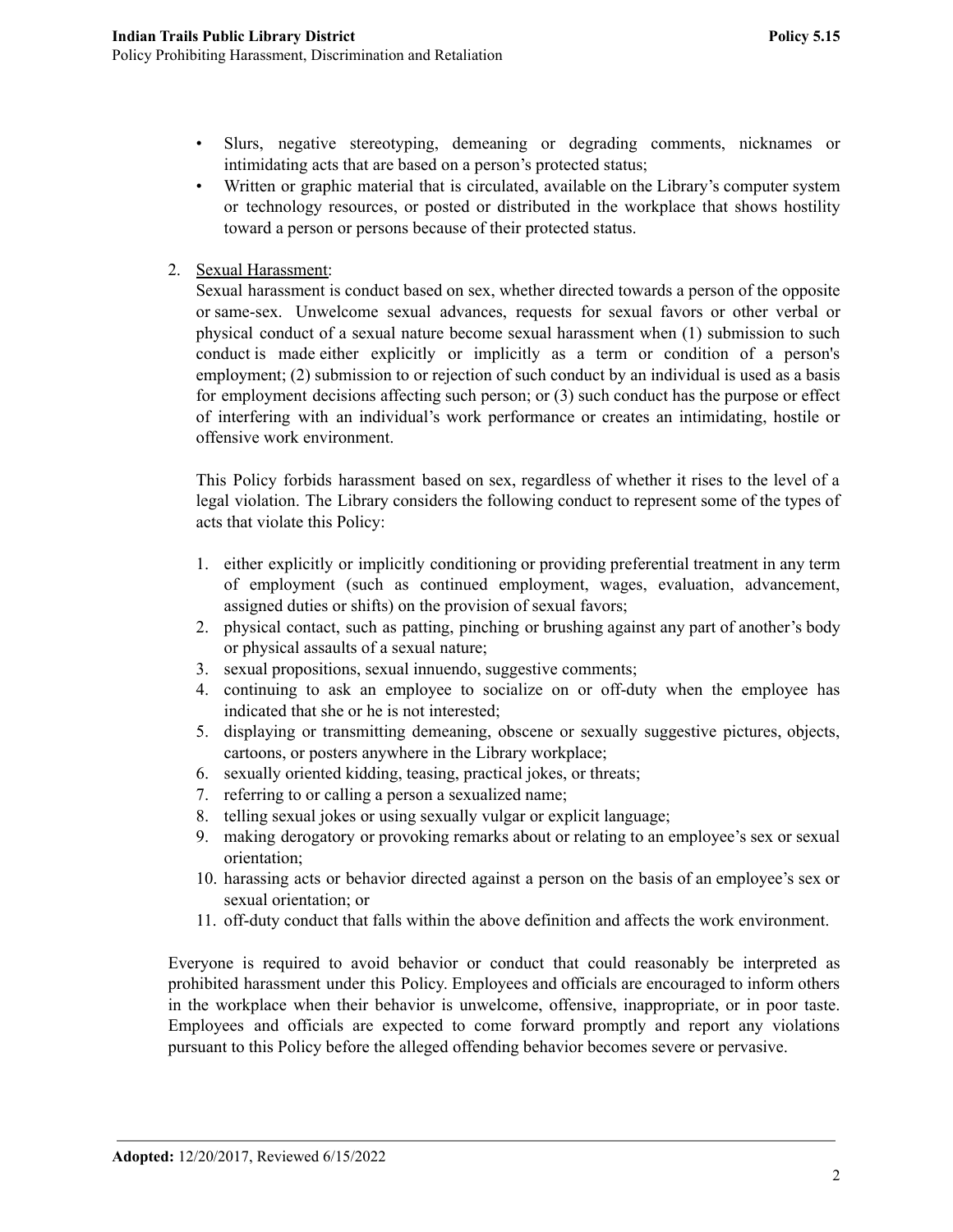# **C. Retaliation**

The Library will not retaliate or allow retaliation against an individual who has made a report of a violation of this Policy or for cooperating in an investigation. This, of course, means that employees and officials also must not retaliate against any individual who has made a report of a violation of this Policy or who has cooperated in an investigation. Retaliation by anyone against anyone else for reporting violations of this Policy or cooperating in an investigation is strictly prohibited. Anyone who is found by the Library to have engaged in retaliation may be subject to discipline, up to and including termination of employment, or reporting conduct of officials to appropriate authorities.

Whistleblower protections and remedies are available under the Whistleblower Act, 740 ILCS 174/1 et seq., the State Officials and Employees Ethics Act, 5 ILCS 430/1-1 et seq., and the Illinois Human Rights Act, 775 ILCS 5/1-101 et seq.

#### **D. Procedure for Reporting and Investigation of Harassment, Discrimination and Retaliation**

# 1. Reporting:

All employees and officials are responsible for helping to avoid all forms of harassment. Anyone who believes he or she has experienced conduct inconsistent with this Policy or otherwise learns of conduct prohibited by this Policy is responsible for reporting the conduct through the Complaint procedure.

This Policy does not require reporting harassment or discrimination to any individual who is creating the harassment or discrimination. Employees or officials may make an incident report for this purpose or may report conduct in any other manner, including making a confidential report to a supervisor, ethics officer, Inspector General, or the Department of Human Rights.

In addition, each supervisor must immediately report to the Human Resources Department, the Executive Director, or an official any complaint or observation of conduct which may violate this Policy. Supervisors or managers or officials who have knowledge of any conduct inconsistent with or prohibited by this Policy and do not report it to one or more of the above are subject to disciplinary action, up to and including termination or reporting officials to appropriate authorities.

#### 2. Report Immediately:

Verbal complaints, as stated, must be made immediately. The Library may follow up in writing in order to assure complete understanding of and resolution of the specific complaint.

# 3. No Exception to Reporting:

Please note that there are no exceptions to this reporting requirement. There is no friendship exception. Even if the alleged victim or perpetrator of the conduct is a friend, acquaintance, family member, relative or co-worker, each and every employee and official is required to report the incident or complaint, as the case may be.

# 4. Investigation:

Any conduct inconsistent with or prohibited by this Policy will be investigated promptly. The Library is committed to investigating and taking prompt and appropriate action with respect to all such claims and strongly urges internal utilization of this Policy. The Library may put